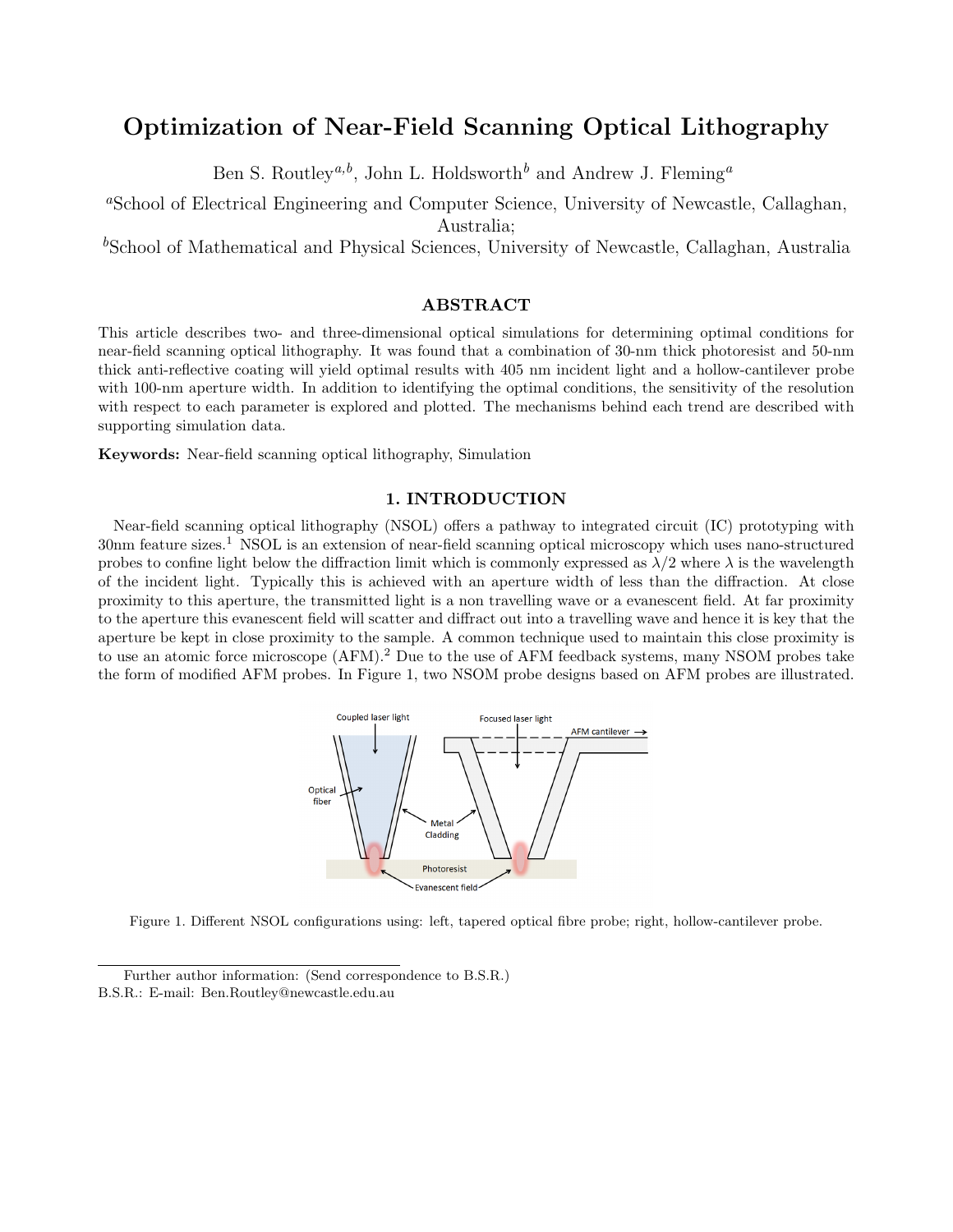Although current optical techniques offer 30nm resolution with much higher throughput they require a unique mask for each IC design.<sup>3</sup> Prototype mask sets are typically costly and require significant lead times which reduces the suitability in early stage prototyping. Since NSOL is a direct write technique, no mask is required. Other direct write techniques include electron-beam lithography, x-ray lithography and ion-beam lithography. These techniques require a high vacuum which involves a high capital cost. Advantageously, NSOL can be performed at atmospheric pressure and is readily compatible with established mask-based manufacturing techniques. Traditionally, NSOL is considered to be a serial process with a relativity low throughput. However NSOL can be performed in parallel with the use of an array of near-field probes.<sup>4</sup> Advances in AFM bandwidth<sup>5,6</sup> and the speed of nanopositioning systems<sup>7</sup> may allow thousands or millions of points to be exposed per second.

As NSOL is an extension of NSOM it suffers from the same issues. One such issue is that the amount of light transmitted through the aperture is dependent on the distance between the sample and also the aperture; and also the optical properties of the sample.<sup>8, 9</sup> It is for these reasons that the sample be flat and homogeneous. The resolution of NSOM is dependent on many factors but resolution below the aperture width is achievable.<sup>10</sup> Resolutions below the aperture width have also been achieved for NSOL.<sup>1</sup> In order to achieve the best resolution, many system properties require optimization. The key properties are the photoresist layer thickness, antireflective coating thickness, aperture width and wavelength of the incident light. Optimizing all of these properties would be a difficult task if done solely experimentally; therefore, this work seeks to develop a simulation model.

A simulation model based on the finite-difference frequency-domain (FDTD) method has been previously used to explain the presence of artefacts in NSOM results.<sup>9</sup> FDTD has also been used to predict the point spread function for a NSOL system that used a bowtie optical nano-antenna.<sup>11</sup> FDTD solves Maxwell's equations for a discrete grid of material properties by stepping the equations through time. This allows for the calculation of the electric and magnetic fields at each point on the grid and thus solutions for complex geometries can be found. Although FDTD has been proven to work it does have long computational times for systems that include metals. These long computational times are due to the high number of iterations required to obtain the steady state solution. The time step size is dependent on the smallest refractive index and thus when a metal which has refractive index of less than one is added the computational time increases significantly. A suitable alternative is to use a frequency domain solver such as the finite-domain frequency-domain (FDFD) method which directly produces the steady state solution. However, FDFD still suffers when metals are added to the system as the grid size needs to be small enough to sample the waves propagating in the metal, resulting in large memory requirements and long computational times. However, if the grid size is non-uniform this wave sampling issue can be overcome.

## 2. MODELLING APPROACH

As discussed in the introduction, a frequency-domain method that has a non-uniform grid is ideal and thus a model was developed within the COMSOL multiphysics framework. COMSOL has a frequency-domain solver suitable for optics built in and uses an adaptive mesh to represent the geometry, allowing for high resolution only where it is needed which greatly reduces the memory requirements and computation time. COMSOL solves Maxwell's equations in the frequency domain and produces the steady state solutions for the electric field at each element of the mesh thus producing a map of the electric field. By multiplying the modulus of this map squared with the corresponding imagery dielectric constant, a map that is proportional to the absorption at each grid point is produced.<sup>12</sup> An example of an absorption map is Figure 8 (1) and Figure 8 (2). These maps can then be post-processed to produce the absorption profiles shown in Figure 3 (left). These profiles can be used to calculate the full width half maximum (FWHM). Although the FWHM is not equal to the resulting feature size, it is a useful metric for comparing arrangements. The FWHM was calculated at the photoresist/anti-reflective coating interface as this will be the maximum.

In order to solve Maxwell's equations the complex refractive index for the materials is required. The photoresist under consideration is AZ-701 from Microchemicals GmbH. The bleached state properties were chosen so that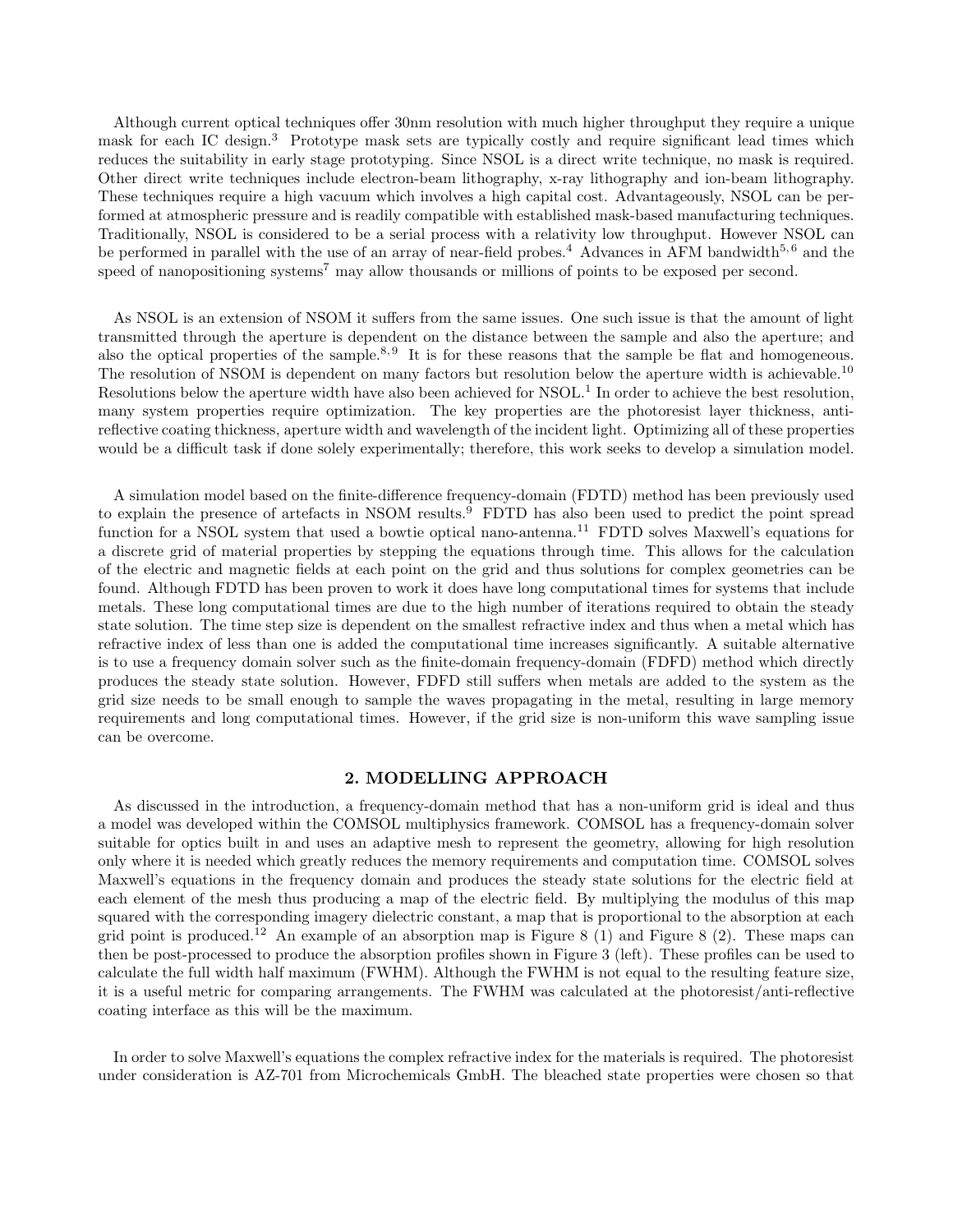the model represented the worse case of scattering. The anti-reflective coating used was AZ barli II which is also supplied by Microchemicals GmbH. The NSOM probe was modelled to represent a NT-NDT hollow cantilever probe (HPC) which can be seen in Figure 1 right). It was assumed that this probe consisted of aluminium in the bulk form, thus ignoring surface oxides. The optical properties for the photoresist and the anti-reflective coating were taken from the manufactures website. The optical properties for aluminium were taken from.<sup>13</sup> The optical properties for the silicon substrate were taken from.<sup>14</sup>

The parameters that were explored included the wavelength of the incident light, the thickness of the photoresist, the thickness of the anti-reflective coating, the separation between the probe and photoresist, and the aperture width. The optimization process was done in this order by taking the best result and using it on the proceeding simulations. The aperture width was considered last as it is physically fixed to 100 nm by the manufacturer. These simulations were preformed under 2-dimensional conditions to increase the computational performance and allow for high density meshes. The 2-dimensional results were then validated by comparing them to 3-dimensional results for two different cases. The geometry for the 2-dimensional case was generated within COMSOL which allows for parameters to be easily adjusted. However, due to the complex geometry required for the probe in the 3-dimensional simulations, Autodesk Inventor was used to model the probe which was then imported into COMSOL. The imported probe and critical dimensions are shown in Figure 2.



Figure 2. Left, a 3-dimensional representation of the probe geometry used for the 3-dimensional case. Right, a diagram highlighting the critical dimensions used for both the 2-dimensional and 3-dimensional cases.

### 3. RESULTS

#### 3.0.1 2-DIMENSIONAL

The effect of the incident light's wavelength was first explored. Three wavelengths were tested: 365 nm, 405 nm and 436 nm. These wavelengths were chosen as they are commonly used within the lithography industry. The results shown in Figure 3 (left) indicate that the wavelength has very little effect on the optical confinement achieved by the probe, therefore readily available 405 nm laser diodes can be utilized and thus 405 nm light was used for the remaining simulations. Next, the effect of photoresist thickness was tested using an anti-reflective coating thickness of 200 nm and probe separation of 5 nm. As indicated in Figure 3 (right) the photoresist thickness drastically effects the FWHM. This effect is due to fact that the evanescent field produced by the probe will scatter away form the probe and begin to undergo diffraction, hence shorter optical paths result in smaller FWHM. However, it appears that if the photoresist is made 15 nm thick the FWHM appears to increase and hence a 30-nm thick photoresist was chosen for the remaining simulations.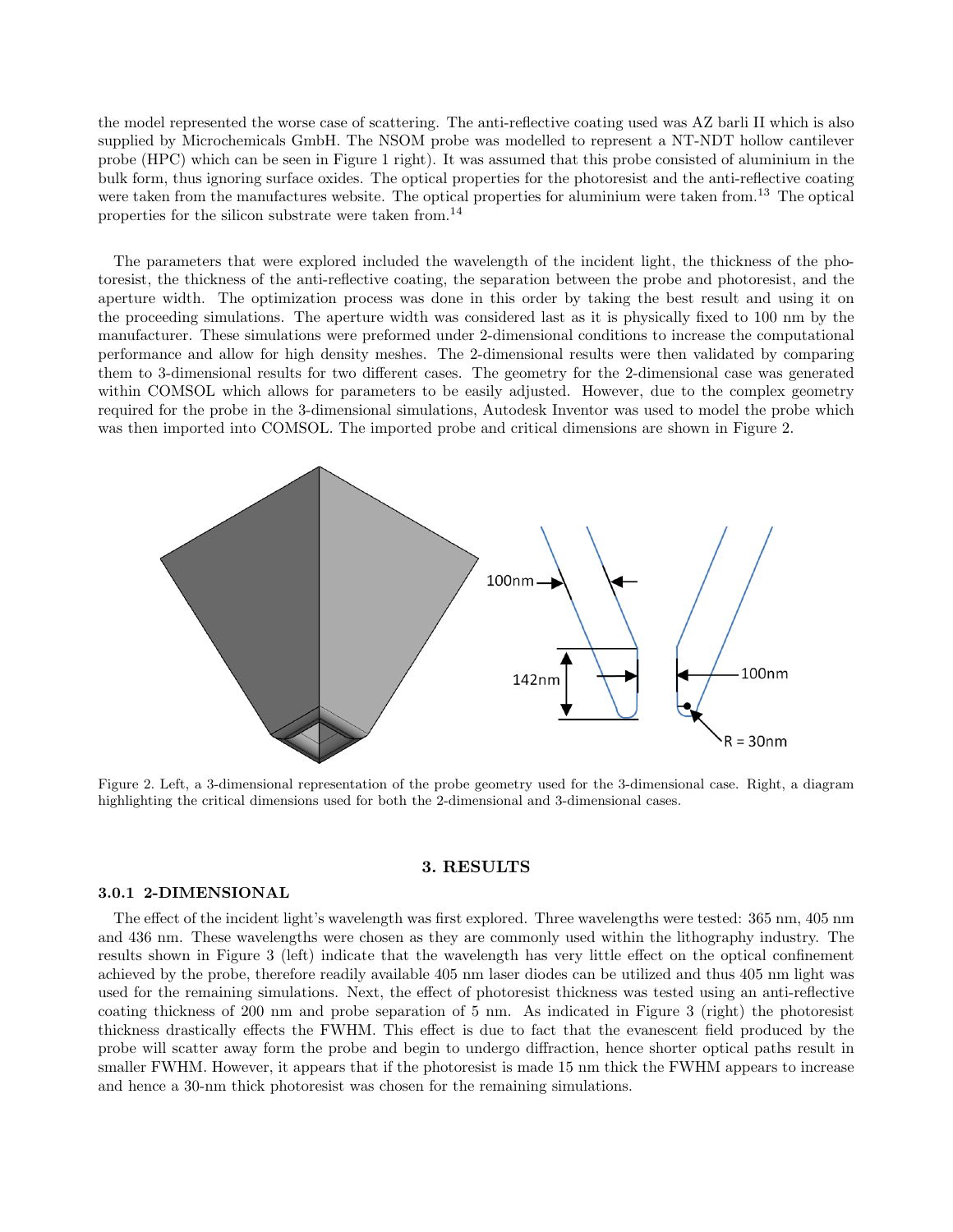Using a wavelength of 405 nm, a photoresist thickness 30 nm, and a probe separation of 5 nm, the effect of anti-reflective coating thickness was tested. The results in Figure 4 (left) indicate that there exists a complex relationship between the FWHM and the anti-reflective coating thickness. There is a FWHM maxima for antireflective coating thicknesses of 120 nm and 20 nm. A minima for a thickness exists at 50 nm. The first maxima occurs at around 120nm, which is approximately half a wavelength inside the anti-reflective coating and thus is most likely a result of an interference lobe forming inside the anti-reflective coating. This lobe can be seen in Figure 5 (3). The minima that occurs for a thickness of approximately 50 nm is likely a result of this interference lobe not forming as it can not exist inside this layer. As a result, the reaming light is scattered directly back up the probe or absorbed at the edge of the anti-reflective coating. This removal of the lobe can be see in Figure 5 (2). The maxima that occurs for thicknesses less than 10 nm is likely a result of leaking or coupled light from the aluminium coating of the probe scattering off the silicon as there is too little anti-reflective coating to absorb it. This idea is confirmed by the results shown in Figure 8 as there are two peaks formed in the absorption profile. These peaks correspond to the edges of the probe indicating that light is being leaked or coupled through the aluminium. From these results the anti-reflective coating was chosen to be 50-nm thick in the remaining simulations.



Figure 3. Left, absorption profiles at the boundary between the photoresist layer and the anti-reflective layer versus laser wavelength. Right, full width half maximum at the boundary between the photoresist layer and the anti-reflective layer versus photoresist layer thickness.



Figure 4. Left, full width half maximum at the boundary between the photoresist layer and the anti-reflective layer versus anti-reflective layer thickness. Right, full width half maximum at the boundary between the photoresist layer and the anti-reflective layer versus separation distance between the sample and the probe.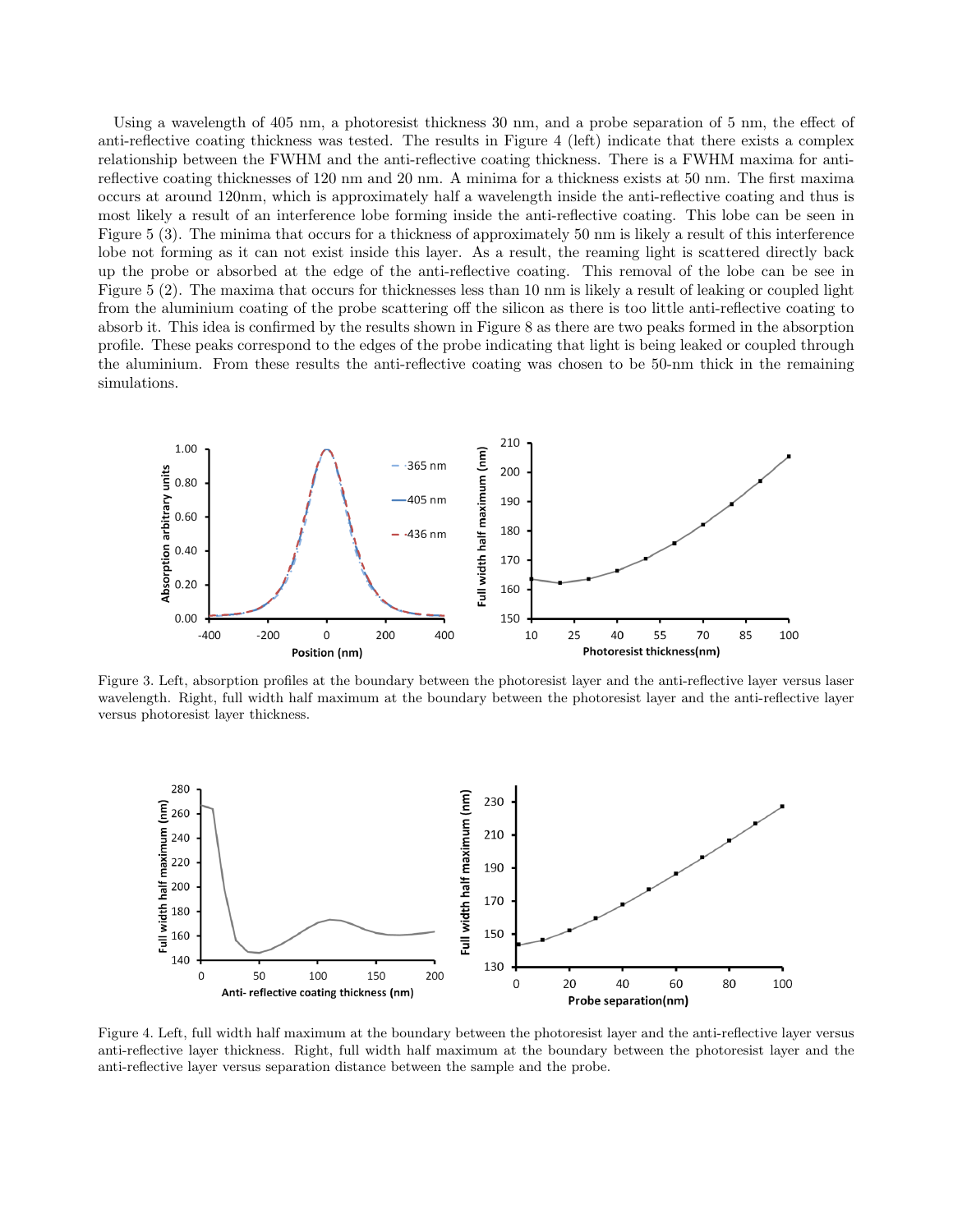

Figure 5. 1) electric field map for a anti-reflective coating with a thickness of 10 nm. 2) electric field map for a antireflective coating with a thickness of 50nm. 3) electric field map for a anti-reflective coating with a thickness of 120nm. For all maps region (a) represents a photoresist layer with a thickness of 30nm and region (b) represents the anti-reflective coating.

Next, the effect of probe separation was explored using a wavelength of 405 nm, a photoresist thickness of 30 nm, and anti-reflective coating thickness of 50 nm. The results shown in Figure 4 (left) indicate that by increasing the probe separation, the FWHM is increased. This is because the evanescent field can scatter out and diffract more readily when there is a longer optical path length. This means that an AFM system using contact mode is desirable over a tapping mode system. Up to this point, all simulations were performed using a probe aperture width of 100 nm as this is fixed by the manufacturer. However, different aperture sizes were examined using a wavelength of 405 nm, a photoresist thickness of 30 nm, an anti-reflective coating thickness of 50 nm, and a probe separation of 5 nm. The results in Figure 6 indicate that the FWHM can be decreased by reducing the aperture. However, it should be noted that the intensity of the transmitted light is inversely proportional to the sixth power of the aperture width so a reduction will have significant effects on throughput.



Figure 6. Full width half maximum at the boundary between the photoresist layer and the anti-reflective layer versus probe aperture width.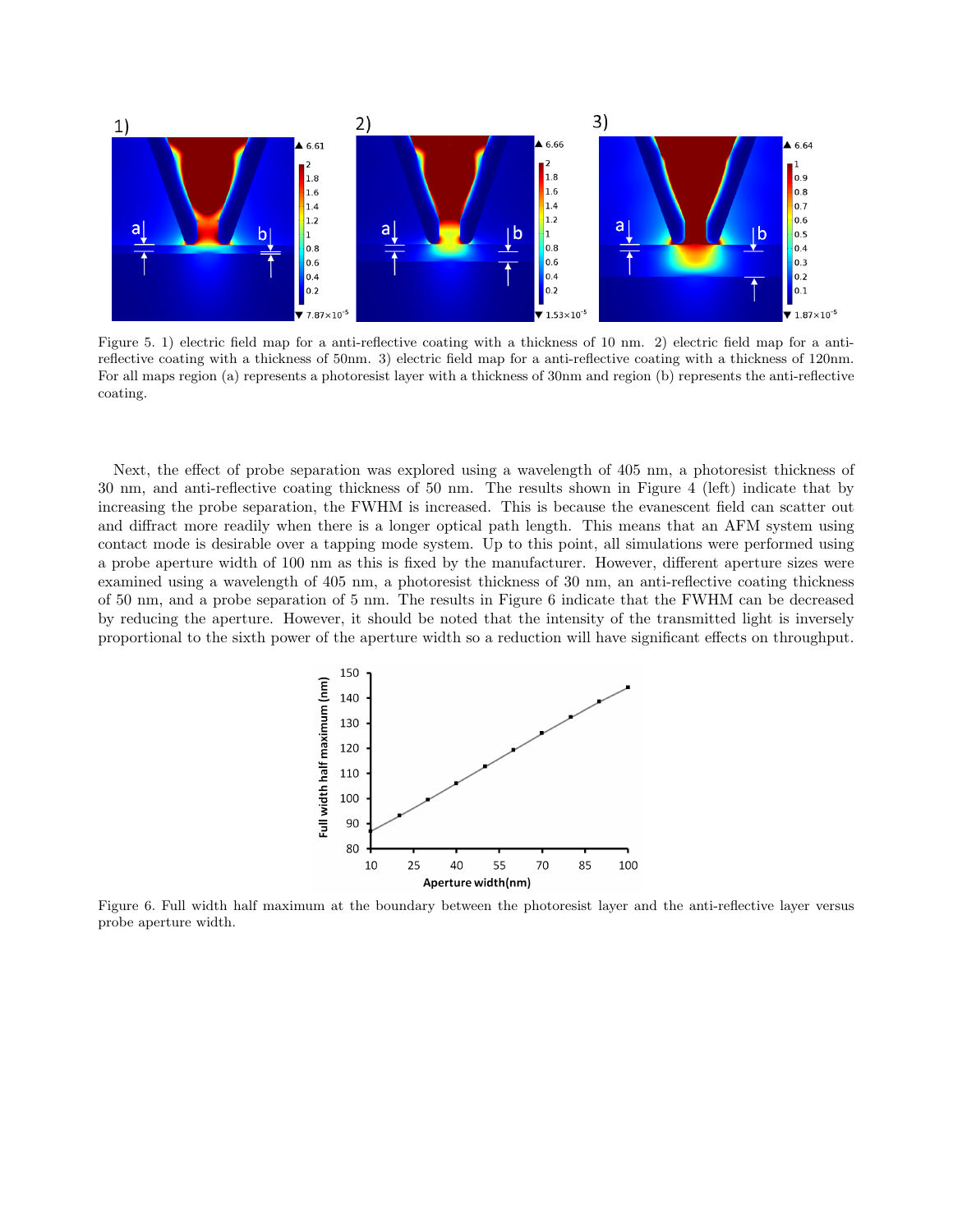#### 3.0.2 3-DIMENSIONAL

Two different cases were chosen to validate the 2-dimensional results with a 3-dimensional model. Both cases used a wavelength of 405 nm, a photoresist thickness of 30 nm, a probe separation of 5 nm, and an aperture width of 100 nm. The difference between the two cases was the presence of an anti-reflective coating. One case considered a 200 nm thick anti-reflective coating whilst the other used no anti-reflective coating. These cases were chosen as they gave very different results for the 2-dimensional simulations. The 3-dimensional simulation is represented Figure 7. It can be observed that in region (c) the grid size was relatively large in order to fit the simulation in the computer memory. The overall physical size of the simulation was also drastically decreased to save memory. Even with all of these compromises, the 3-dimensional model still required approximately 5 times more memory than the 2-dimensional model, it also took 20 times longer to run. This increase in computational time makes the 2-dimensional model more desirable for optimising parameters.



Figure 7. 1) 3D absorption map for X and Y planes, 2) 3D electric field map for X and Y planes, 3) 3D absorption map for the XY plane, 4) 3D electric field map for the XY plane. For all maps a) 500 nm layer of air and aluminium; b) 30 nm layer of photoresist; c) 200 nm layer of anti-reflective coating; d) 50 nm layer of silicon.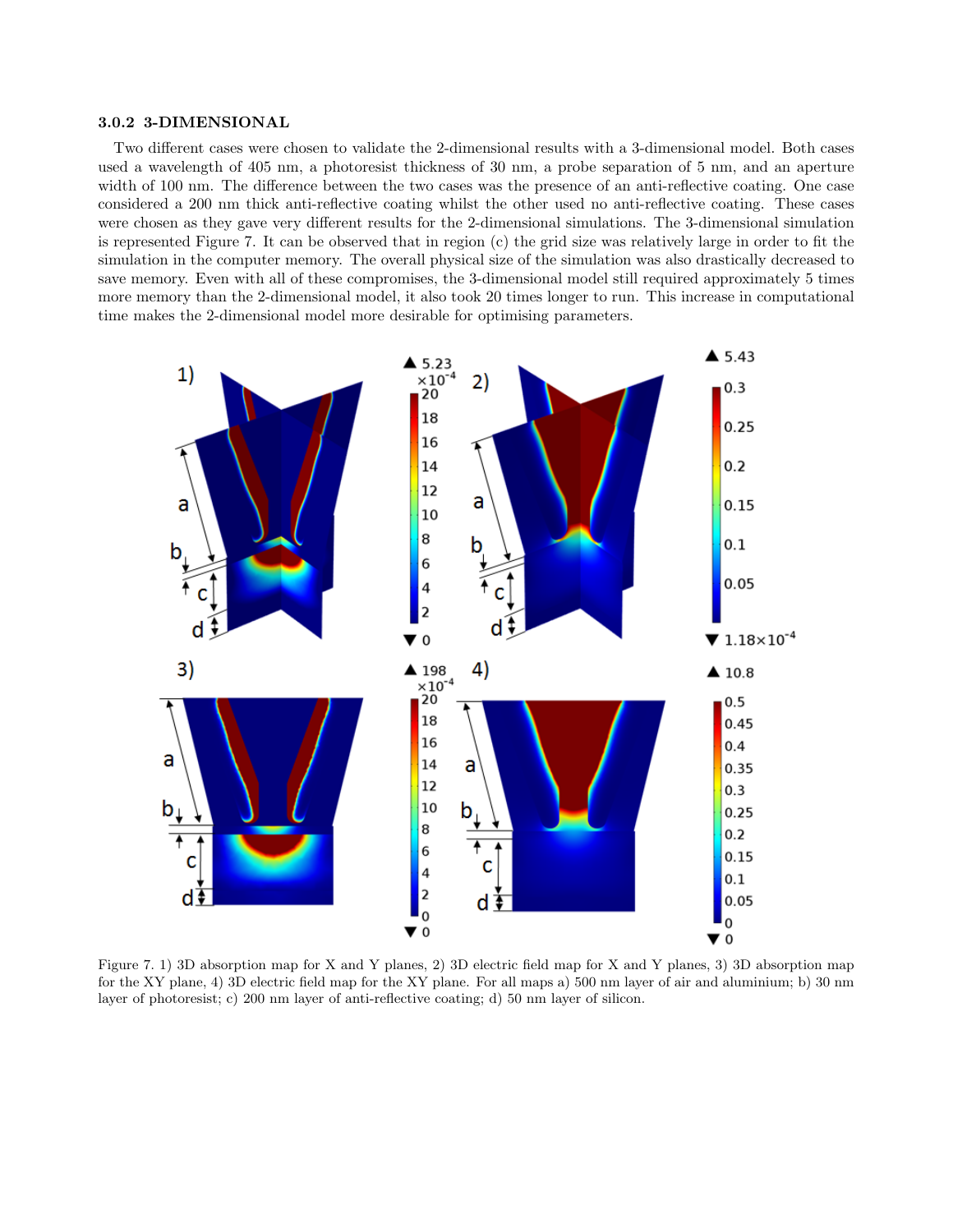In order to compare the two- and three-dimensional simulations, the absorption profiles at the surface of the photoresist layer were examined. For the 3-dimensional model, an absorption map was obtained from a slice along the x-axis. This slice is plotted in Figure 7. The resulting profiles are plotted in Figure 8. These results indicate that for both cases, the 2-dimensional results follow the same trends as the 3-dimensional results. The fact that these trends are common to both models indicates that the 2-dimensional model is suitable for optimising parameters. The discrepancies between the two models may be caused by a number of issues. For example, when the 2-dimensional model is represented in a 3-dimensional space, it is represented by a infinite channel as opposed to an aperture. Given that the electric field is solved for a 3-dimensional space, this is likely to cause discrepancies. A second possibility is due to the reduction in mesh density which is required to fit the simulation inside the computer memory, which may have resulted in simulation artefacts even though the simulations converged.



Figure 8. A comparison between the absorption profile at the boundary between the photoresist layer and the antireflective/silicon layer for the 3-dimensional case and the 2-dimensional case.

## 4. CONCLUSION

Using the COMSOL multiphysics framework, a two- and a three-dimensional optical model was created for a near field optical lithography system. It was found that the two-dimensional model was an appropriate approximation to the three-dimensional model for the purpose of optimizing parameters. These parameters included the incident light wavelength, photoresist thickness, the anti-reflective coating thickness, probe separation distance, and probe aperture width. It was found that an optimal practical resolution should occur with a incident wavelength of 405 nm, a photoresist thickness of 30 nm, an anti-reflective coating thickness of 50 nm, a probe separation distance of 5 nm and, and a probe aperture width of 100 nm.

In future work, the model predictions will be compared to experimental lithographic results with a scanning near field optical microscope.